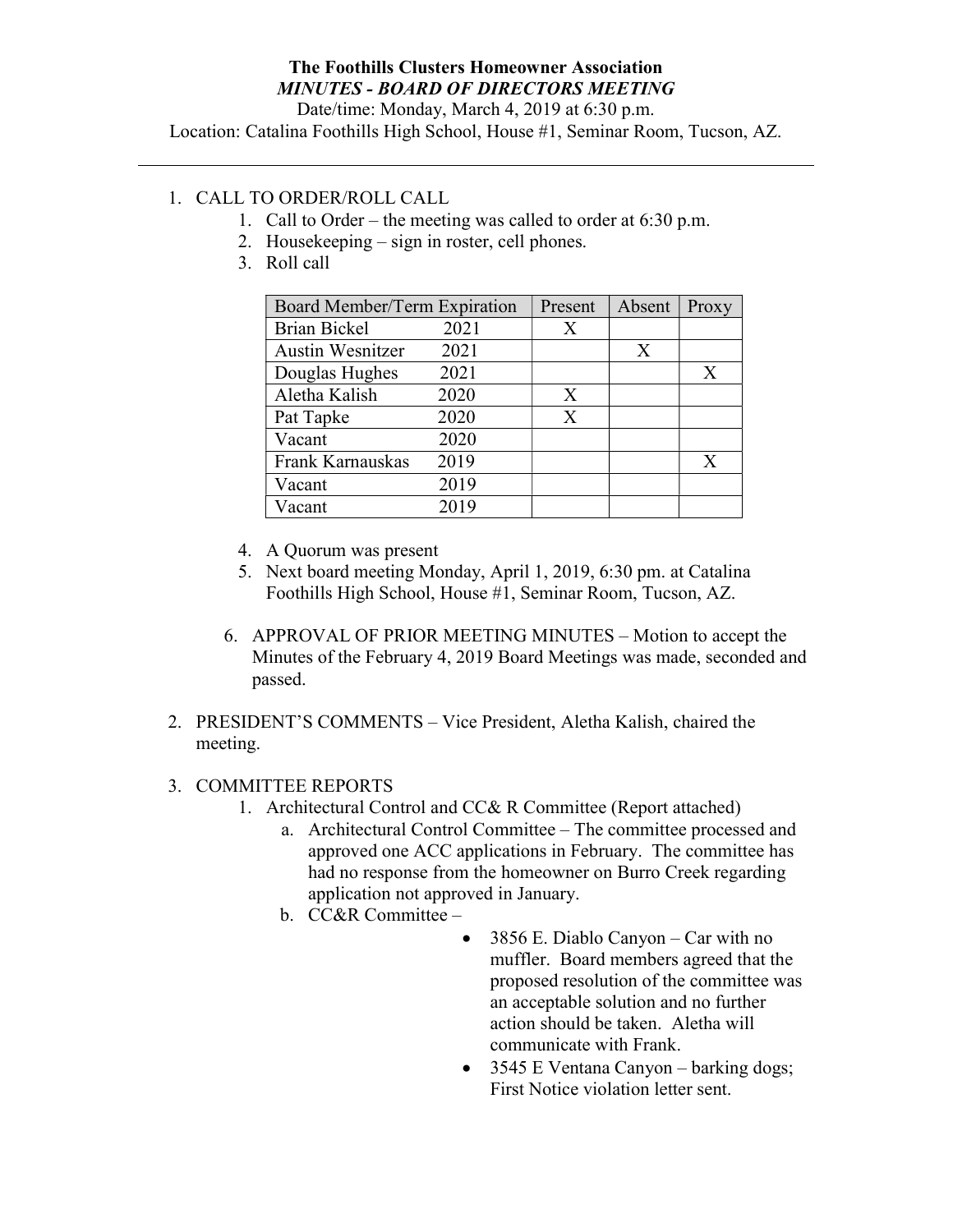- 3719 E. Lizard Rock First Notice violation letter will be sent after approval of Parking Policy.
- 2. Landscape & Roads Committee
	- a. Roads Brian indicated that Austin is preparing a road proposal.
	- b. Landscape Irene Barg reported by email that she had cancelled the February  $25<sup>th</sup>$  cleanup of the entrances because it is unnecessary at this time. Pre-emergent will be applied again in June.
- 3. Business Process Committee No Report
- 4. Communications Committee No Report
- 5. Finance Committee (Report Attached)
	- i. The Balance Sheet as of February 28, 2019 was reviewed. Brian reported that he mailed 84 statements for outstanding 2019 assessments and late fees for 2018. Four (4) homeowners' assessments are over one (1) year delinquent. I final notice letter is being sent to these homeowners by Priority Mail. A/R Aging Report as of February 28 and Transaction List by Date for February 2019 were not provided and are not attached due to excessive length.
	- ii. Brian has all the documentation required to transfer the Association accounts to Alliance Bank of Arizona (Western Alliance Bancorporation) and has scheduled a 30-minute call with the Alliance Bank 'boarding team' to ensure an efficient transfer. Brian will move the savings account first and allow the checking account at Well Fargo to remain open until he is comfortable that all automatic deductions for disbursements to vendors (i.e. TEP) and possible assessment deposits have been completed.
	- iii. Brian is reworking the Draft Budget for 2019 to include an estimate of interest income.
- 6. Welcoming Committee
	- a. The Committee was notified of two (2) new homeowners. Upon review it was noted that one of these homeowners had moved in in November and a welcome packet was delivered in December. A welcome packet will be delivered to the new homeowners at 6865 N. Cascade Springs Place in March.
- 4. OLD BUSINESS
	- a. Motion to approve the Vehicle and Parking Policy and related Resolution was made, seconded and passed.
	- b. Discussion regarding filling three (3) vacancies on the Board of Directors was tabled until April.
	- c. Proposed Amendment to By-Laws Brian will draft a proposed revisions to the By-Laws using language similar to the language in the Amendment to Declaration of Covenants, Conditions and Restrictions Clusters Association, Article IV, Section 4 which